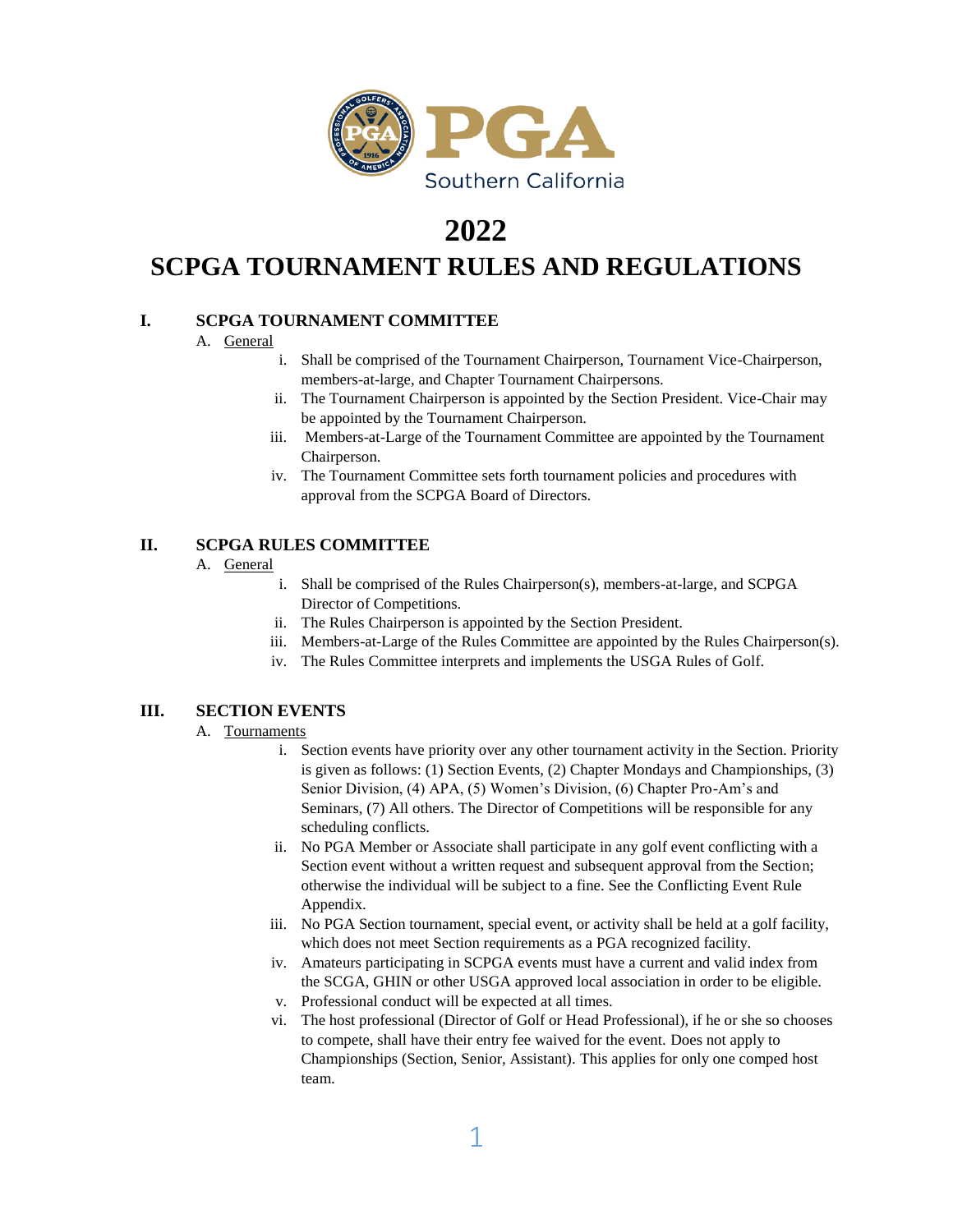- vii. The reigning Southern California PGA Professional Champion shall receive one (1) exemption into the PGA TOUR's Desert Classic.
- viii. The reigning Section Player of the Year shall receive one (1) exemption into the PGA TOUR's Farmers Insurance Open.
	- 1. The second, third and fourth place finishers in the Section Champion shall receive exemption into the Farmers Insurance Open Event Qualifier (entry fee is responsibility of player).
	- ix. Players who qualify into any PGA TOUR, Korn Ferry Tour, or Champions Tour must be PGA Class-A member of the association.
	- x. Shorts may be worn at all Section events year round at the discretion of the Director of Competitions with the following stipulations:
		- 1. No amateur contestants are in the field. If so, PGA Professional should wear pants.
		- 2. The event sponsor and host facility/host professional must approve the wearing of shorts;
		- 3. Players shall present a neat appearance in both clothing and personal grooming. The Director of Competitions shall interpret this regulation in all individual cases. Male PGA contestants may wear slacks or shorts (if applicable). Female PGA contestants may wear slacks, culottes, walking shorts or golf skirts, which constitute acceptable clothing worn by women in connection with participation in professional golf tournaments.
		- 4. The SCPGA Board of Directors and / or Tournament Committee reserve the right to review all matters regarding personal appearance.
	- xi. Section Championship / Section PGA Professional Championship Site preferred rotation:
		- 2022 El Niguel Country Club
		- 2023 Sherwood Country Club
		- 2024 Metro Chapter (Centennial)
		- 2025 Desert Chapter

\*\*The Committee reserves the right to deviate from this rotation in favor of an alternate site approved by the Committee.

## B. Eligibility

- i. Events shall be open to Members in good standing or currently employed Associates of the Section, with preference of entry into Section events given to Class-A Members. All Associates will be placed on a wait list giving Class A Members priority until the entry deadline. If the field is not full at the entry deadline, Associates shall be entered in the event in the order of their registration unless stated otherwise.. This also applies to team events. WAITING LIST: In the event a tournament does fill to capacity, a waiting list will be formed in order of registration. Members registering before the deadline have priority on the Waiting List. This list will be valid until the day of the tournament. Any player on the waiting list at the site at least 15 minutes prior to the first starting time will be eligible to take the space of a player who either withdraws prior to play or fails to show for their starting time. If more than one player on the waiting list is on-site the morning of, the order of entry will be determined by the waiting list order.
- ii. All Class A-3, Class  $F/$  suspended members, and any individual who has played in eleven (11) or more combined events on the PGA TOUR, Korn Ferry Tour, Champions Tour, LPGA Tour, or any other professional tour deemed to be included by the SCPGA Tournament Committee are prohibited from playing in SCPGA events. This applies to the twelve (12) months preceding the event involved.
- iii. Players participating in an event in conjunction with a meeting are required to attend the meeting in order to be eligible in the competition. A player arriving more than 30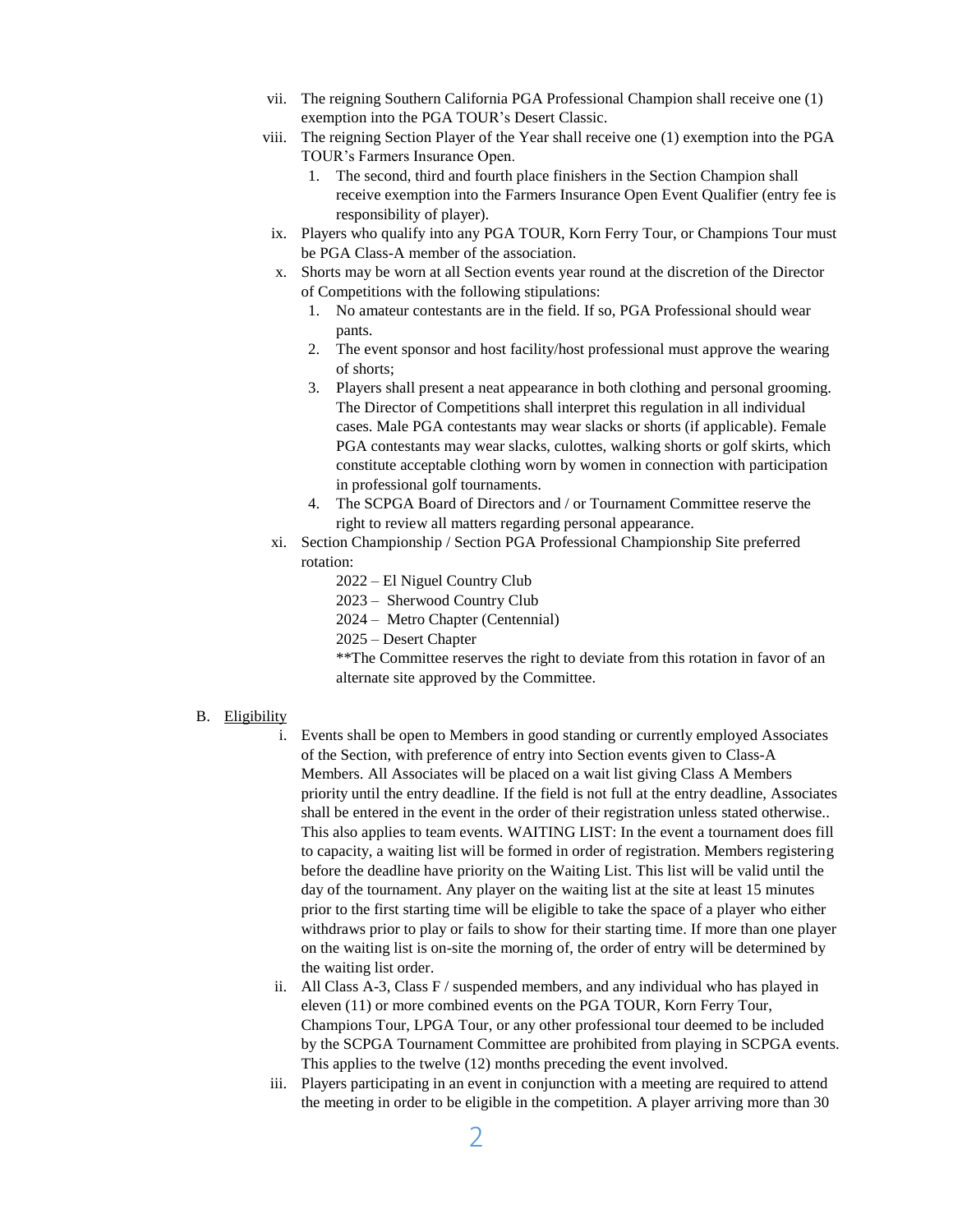minutes late or in the event that the meeting follows golf, does not attend the meeting, the player is not eligible to compete. Any appeals must be reviewed by the President.

- iv. An Associate who is a Player of the Year recipient (APA POY and Women's Associate POY) is eligible to register and compete in the Pinehurst Championship without being placed on the Associate wait list. Must be paired with a Class A Member.
- v. Newly elected PGA Members must complete a Section orientation within one (1) year of their election date, otherwise he or she shall be suspended from Section tournament activity until the orientation is completed.
- vi. Newly registered Associates and Associates who have transferred from another section must attend an SCPGA Associate Orientation within three months of their start date [or transfer date] and may participate in APA events [excluding the APA Match Play Championship and North/South Cup Matches] and Chapter/Section events for which they are eligible during this time. After three months, playing privileges will be revoked until such time that this requirement is met. Associates who have met the orientation requirement are eligible to participate in all APA events, as well as any Chapter/Section events in accordance with the Section Rules & Regulations.

#### C. Entry Procedure

Entry into events may be done on the Section website. Telephone calls are not a method of entering an event. It is the player's responsibility to make the Section office receive the entry. Payments must be made by credit card. Entries received must be complete and include full payment. The time which completed entries are received is based on the date of receipt in the Section office. Fields will be filled on a first come, first serve basis. Waiting lists for full fields will be based upon order of receipt and completion of all entry requirements.

Entries after the registration deadline will be accepted permitting there is availability in the event or space on the waiting list. Only the Section, Senior and Assistant Championships will late entries not be accepted.

#### D. Entry Withdrawal

A player may withdraw from an event and receive a full refund of their entry as long as the participant has notified the Section Tournament Department prior to the closing of registration. In the case the player fails to inform the Section Tournament Department of the withdraw prior to the tournament day, that player will forfeit the total amount of their entry fee. Any player who "no shows" or withdraws during the play of an event will also forfeit their entry fee. This does not apply for any event in which registration is handled by National. To withdraw from an event, please contact the Section Headquarters at (951) 845-4653 or e-mail Max DeSpain at [mdespain@pgahq.com.](mailto:mdespain@pgahq.com)

#### E. Conduct

Any conduct deemed by the SCPGA Tournament Committee to be injurious or unprofessional to a member, associate, staff, rules official, golf facility, or the Section or the like may be subject to the following penalties:

- First offense shall result in a \$100 fine and/or suspension.
- Second offense or any serious misconduct may be dealt with under the Code of Ethics of the PGA of America.
	- *Consumption of Alcoholic Beverages* The Section Director of Competitions and Tournament Committee shall be authorized to impose penalties consisting of a fine and/or Code of Ethics Violations requiring review by the Section Ethics Committee, should a player demonstrate Conduct Unbecoming as the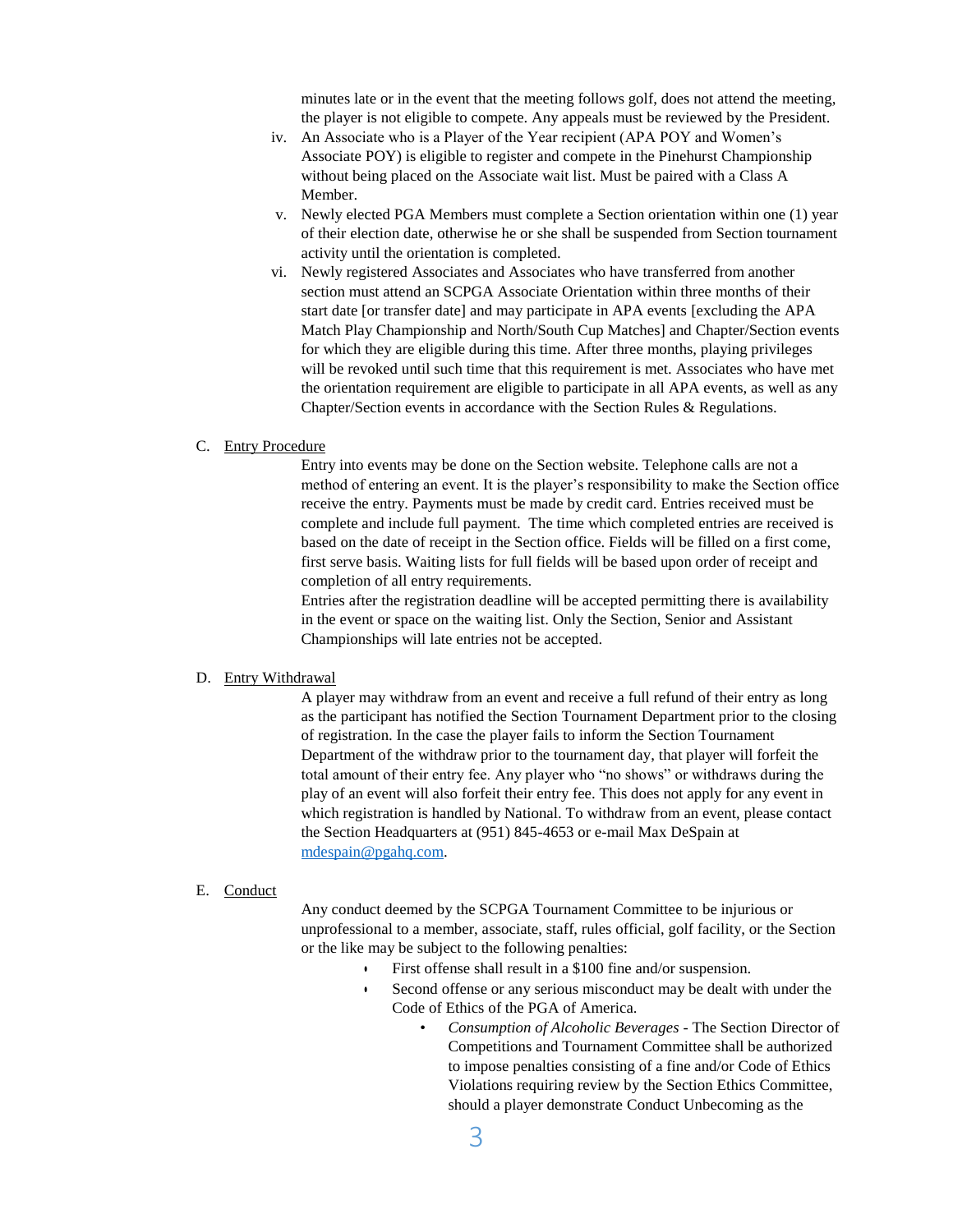result of the consumption of alcoholic beverages during designated practice rounds and/or tournament rounds.

- *Cell Phone* Mobile phones shall be turned off/silent during the stipulated round. Conversational use shall be limited to emergency use only or to call for a ruling. Text or email function may only be used for important issues providing there is no audible sound and the use does not distract other players. Any player deemed by a tournament official or fellow competitor to be distracting play will be asked to discontinue all use of their cell phone for the remainder of the stipulated round. If a player continues to use their phone they will be removed from the golf tournament immediately. Any player delaying play due to non-emergency use of a mobile phone or any other electronic device will be subject to penalty under Rule 5.6.
- *Marijuana* The use of cannabis during the play of competition or on the premises of the event is prohibited. Any individual that is found violating this rule will be disqualified from the tournament and is subject to a fine and/or suspension.

F. Appeals

Members and Associates may appeal issues arising under these Rules and Regulations in writing. Any written appeal must be submitted to the SCPGA Tournament Committee and/or Board of Directors for review.

G. Rules of Play

Play will be governed by the most current version of the USGA Rules of Golf as implemented by the SCPGA Rules Committee. Local Rules in effect will be found on the Player Information sheet, the most current SCPGA Rules Card is available on scpga.com/tournaments, and the Notice to Players sheet available at the tournament site. Disregard all other club posted local rules.

## **IV. CHAPTER, DIVISIONS AND PAT EVENTS**

## A. Tournaments

- i. The Section shall designate Chapter Mondays.
- ii. All scheduled events MUST NOT take place one (1) day before or one day after any SCPGA Section tournament (e.g. a tournament must not be conducted on a Sunday or Tuesday for a Monday Section event).
- iii. Items listed under Section Events apply to all Chapter, Senior's Division, Women's Division and Associates Events.
- iv. Chapter Championship shall include the Stroke Play Championship and Match Play Championship of the respective Chapter.
- v. Chapter, Senior Division, and Associates events shall not be conducted on the same date. Any conflict will be reviewed by the Tournament Committee and the Section Director of Competitions.
- vi. A PGA Member may join two Chapters, the one in which the PGA member is employed (or in the case of a Life Member, the one in which they reside), and one other. If the member elects to join more than one Chapter, that person may only hold office and play in the "Championship" of the Chapter in which they are employed (residence Chapter for Life Members).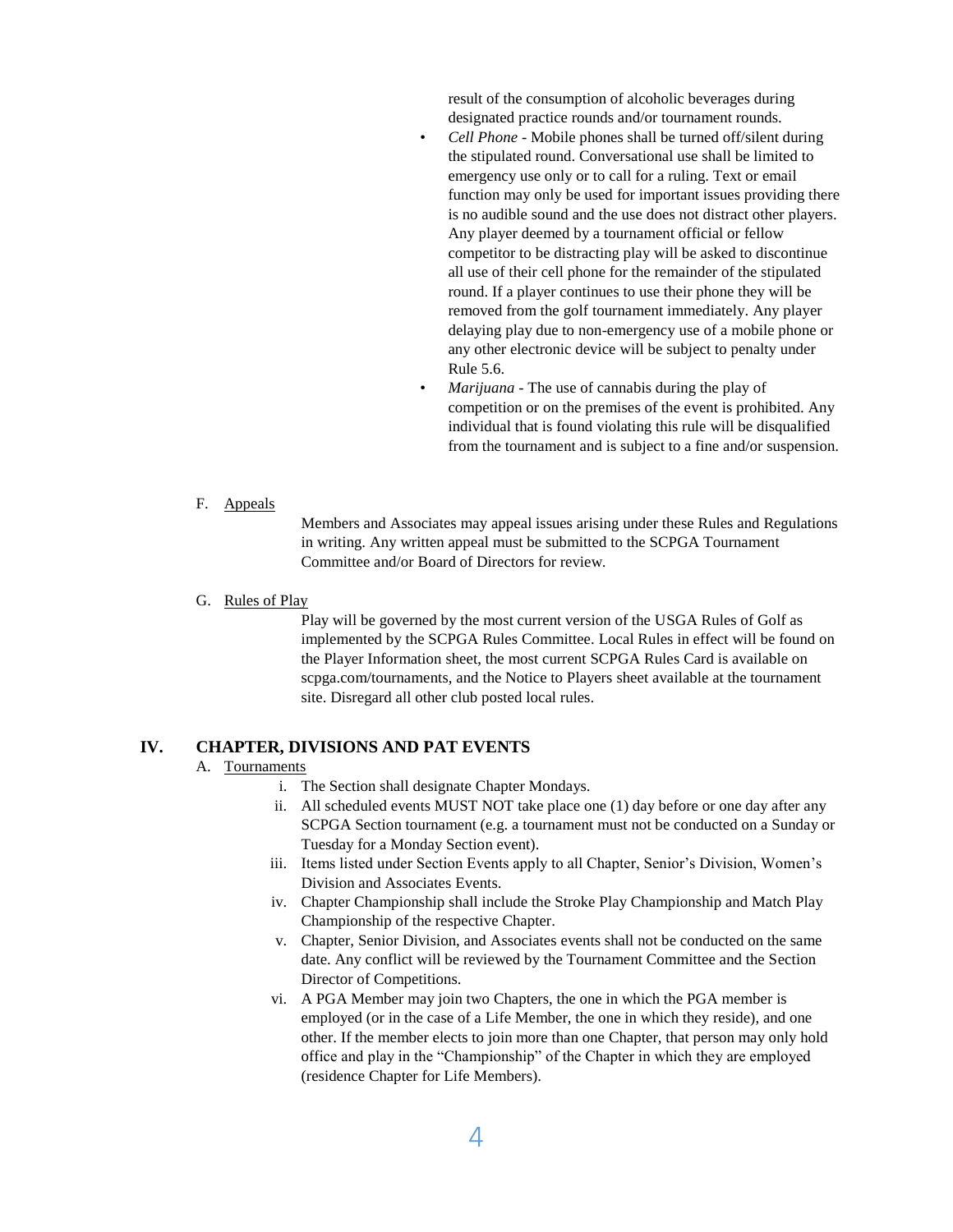- vii. A PGA Associate may participate in only the Chapter tournament events conducted by their primary Chapter. Primary Chapter refers to the Chapter where an Associate is eligibly employed on a full-time basis, regardless of seasonality, and may not participate in any other Chapters events, including as a partner or individual competitor.
- viii. Official/Invitational Events

An event hosted by a PGA Professional or PGA Associate within the geographic boundaries of the Southern California Section and consisting of eleven or more PGA Professionals or PGA Associate is considered an "Official Event" unless it qualifies as an "invitational event." "Official Events" must follow the Section/Chapter Tournament Rules and Regulations with regards to the scheduling and operation of the event. Official Events must have approval of the Chapter Tournament Chairperson as well as the Section Director of Competitions. Official Events must be placed on the Section calendar and must not conflict with Section Events.

An event with ten or less PGA Professionals or PGA Associates is considered an "Unofficial Event," however should a Section event or event within a player's Chapter be scheduled the same day, the player must obtain permission from the Section Director of Competitions in order to participate in the "Unofficial Event" otherwise the player will be subject to a fine and or suspension.

"Invitational Events" are permitted as long as no conflict exists with scheduled Section events or events within that Chapter. "Invitational Events" shall be operated by the host professional and is not considered an "Official Event" regardless of number of PGA Professionals or Associates participating. "Invitational Events" will be placed on the Section Calendar, or may use Section resources pending approval of the Section Tournament Committee. All requests for approval must be submitted in writing to the Section Director of Competitions and the Section Tournament Chairperson a minimum of ten business days prior to the next Tournament Committee Meeting.

## B. Conflicting Events

Waiver for competing in non-sanctioned Section events applicable to Section Members and Associates.

- i. Obligations of Section. On a date on which any golf event sanctioned by the Section is scheduled to be played, the Section shall not sanction or approve any other similar golf event without the advance written consent of the sponsor(s) of the first scheduled Section sanctioned event and/or the Tournament Committee Chairman or Tournament Director or Executive Director which consent shall not be unreasonably withheld. "Similar golf event" means a tournament of the same type (i.e. Pro-Am event, pro only event, senior event, regular professional event, etc.). Notwithstanding the foregoing, Members and Associates are prohibited from participation in any event held within the boundaries of the Section that is not sanctioned by the Section unless the Member or Associate had obtained a release to participate in any unsanctioned event by following the process as set forth below in "Guidelines for Conflicting Event/Non-Sanctioned Event Releases".
- ii. Obligations of Section PGA Professionals. To contribute to the success of the Section sanctioned tournament program by supporting their fellow hosting professionals and qualifying events attached to those events and to permit the Section to fulfill its contractual obligations concerning representative fields of Section Members and Associates, no Section Member or Associate shall participate in any unsanctioned golf event on a date when a Section sanctioned event for which such Member or Associate is eligible and within reason to compete is scheduled except as follows: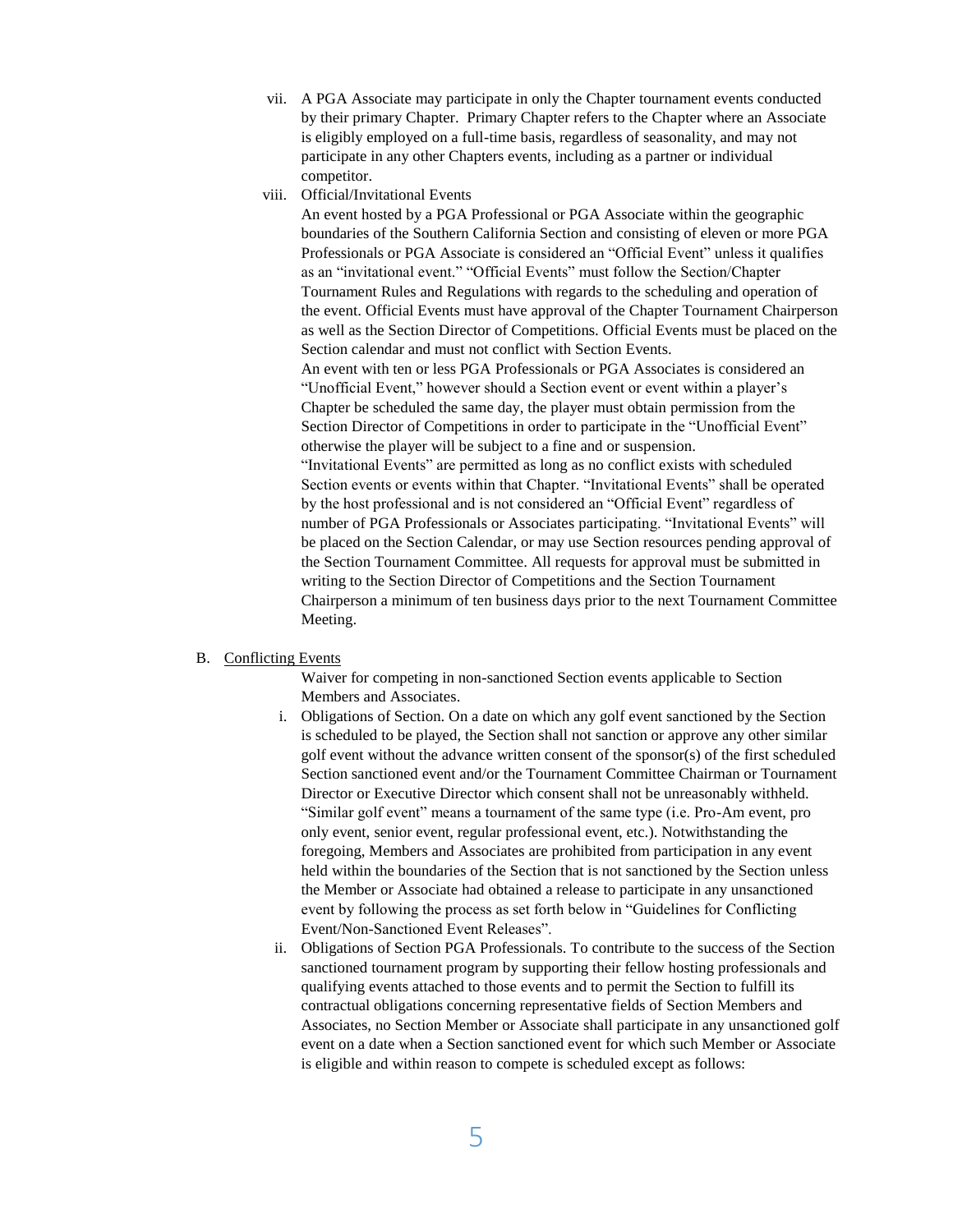- 1. Notify the Section of your intent to participate in any conflicting event no less than three (3) business days prior to the start of that event. The Section will then notify you of your status.
- 2. The unsanctioned event is not scheduled on any of the same dates of a Section Major Championship (See page 190 for Major Championships and eligibility) and the Member or Associate is eligible to participate for the respective championship. Exception: For qualifying events only, a Member or Associate that attempts to qualify for a Section Major Championship and fails to do so may request a release to participate in an unsanctioned event. Members or Associates exempt from qualifying will not be eligible for a release.
- 3. The unsanctioned event is not scheduled on any of the same dates of a Section sanctioned event (pro-ams or other event) that is located within 60 miles of the Member's or Associate's mailing address and sanctioned event site (zip code to zip code) and the Member or Associate is eligible to participate in the Section event and the Section event is full.
- 4. The unsanctioned event is not a Pro-Am or the like event.
- 5. Host Professionals of an unsanctioned event are precluded from the above criteria and may participate in his/her unsanctioned event. Host professionals are not obligated to submit a tournament release form to the Section Headquarters.
- 6. Any Member or Associate that is suspended from the SCPGA tournament program is exempt from this obligation.
- 7. Section Members are entitled to contact the Tournament Committee Chairperson for further explanation of this policy; however, these and only these guidelines will be strictly adhered to and enforced.
- iii. Guidelines for Conflicting Event/Non-Sanctioned Event Release. The Section may deny any particular release request if it is determined that such release would cause the Section to be in violation of a contractual commitment to a sanctioned event sponsor or the fulfillment of its qualifying process or would otherwise significantly and unreasonably harm the Section and/or such sanctioned event sponsor or the overall Section tournament program. Penalty for a first offense violation is a written notification. The second offense is \$100 fine. The third offense may be subject to 6 month playing suspension.

## C. Player Ability Tests

PAT's shall be administered by the Section. Participants must ride in golf cars (maximum two (2) cars per group) and are prohibited from the use of a caddy during the stipulated round. This applies to PAT's in the Southern California Section only.

# **V. ADMINISTRATION GUIDELINES**

# A. Course Setup

Course setup for all Section events will be the responsibility of the Section Tournament Director. Setup will take into account format, difficulty of the course, conditions and pace of play considerations.

## **Tees:**

The PGA of America's guideline for Men and Women PGA Members and Associates competing for the same purse is that Women will play up to a maximum of 85% of the Men's yardage for all Section events. This will allow courses to be set up for Women in the 78-85% range of the Men's yardage, which should allow Women PGA Members and Associates to fairly compete with Men for the same purse from different tees.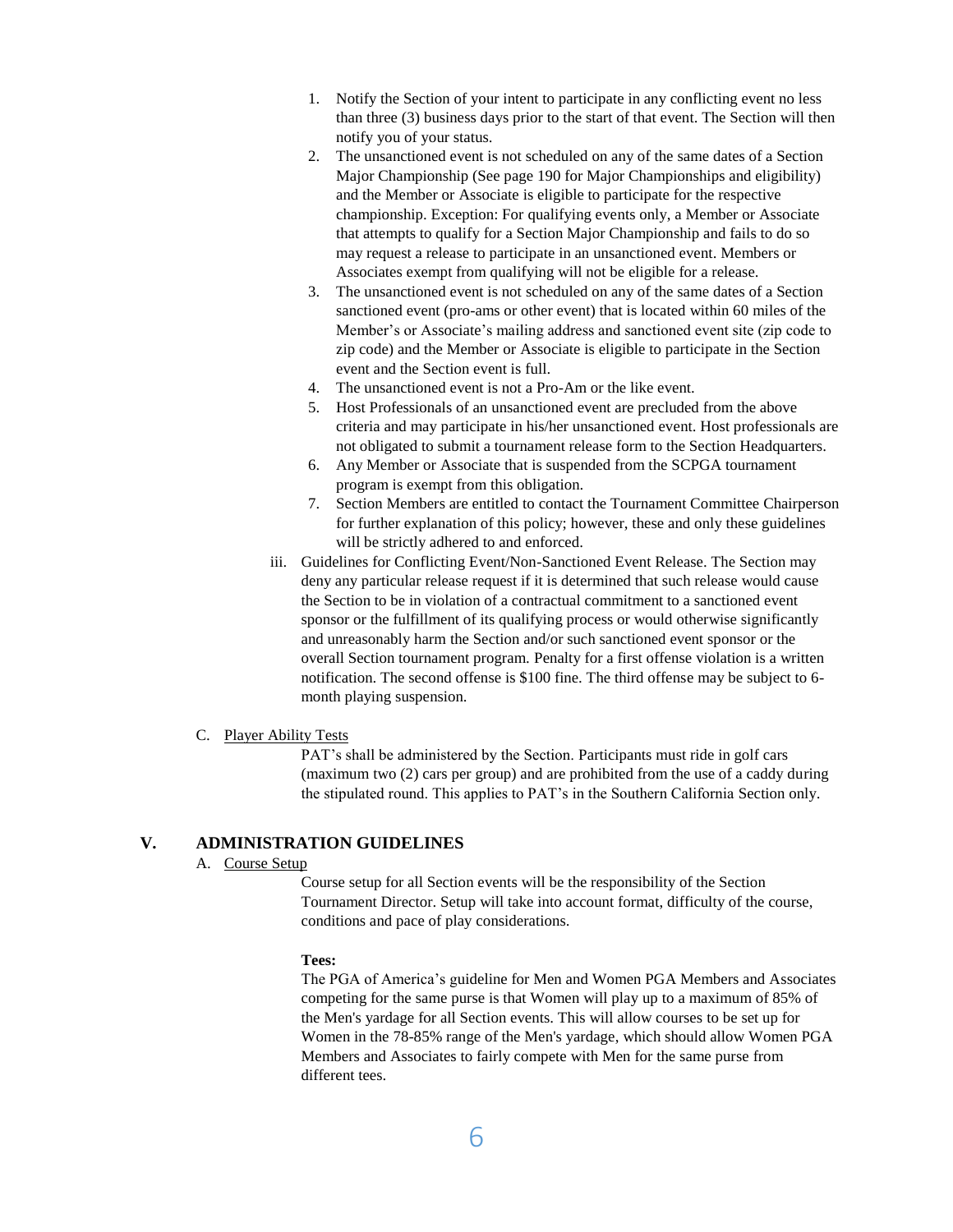A single set of tees will be set for Men in all Section events, with exception below. The Men's tees will be a composite setup with a minimal yardage of 6,300 yards. Typical yardage setup for Men tees will be  $6,500 - 6,800$  yards with some Championships extending beyond 6,800 yards.

A set of tees will be available to Senior's (Age 50  $\&$  above) at the Senior – Junior Championship only. The Senior Tees will be set at 95% of the Men's (49 & Under) yardage keeping the playing characteristic of each hole as similar as possible.

All Section events will allow Men 70 years of age or older to play from the same set of tees as are set for the Women, at 78-85%.

#### B. Player of the Year Race

The Player of the Year recipient for each respective division (Section, Chapter, Women's, Senior's, APA) must be in good standing at the conclusion of each point race. To earn Section Player of Year honors, the player must be a Class A PGA Member. No Associate may win the Section Player of the Year honors, though points will be awarded to Associates in Section events. Concluding each division's season point race, a Player of the Year bonus shall be paid out to top participants in each division; must be in good standing.

## C. Tournament Formats

**Stroke Play:** All individual stroke play championships shall have no more than 78 players in a single wave. Play will be conducted with players in groups of three and only in extreme circumstances may this format be altered and only with the approval of the Tournament Committee Chairman.

**Match Play:** Seeding should be either based off of qualifying, previous year Player of the Year point standings, or a combination of both (i.e. seeded by qualifying with any ties broken by previous year PoY standings).

**Senior-Junior:** A Senior (50 years of age or older) playing with a Junior (49 years of age or younger) in a Four-Ball stroke play competition. It is recommended that there be a Junior Tee, Senior Tee at 95% of the yardage and Women's tee at 85% of the yardage. **Pro-Club Member & Pro-Lady:** It is recommended that the Four-Ball format be used in the Pro-Club Member (previously Pro-Scratch) and a modified Stableford format be used in the Pro-Lady. Amateur partners must share the same facility affiliation as their Professional and carry an index from that respective facility. Both formats are to exclude players under the age of 21 and any players currently participating on their collegiate golf team.

**Pro-Official-Superintendent:** A four-person team made-up of a PGA Professional, GCSAA Superintendent, Club Official, and manager or staff member from the same facility. It is recommended that the modified Four-Ball format with the low gross score and low net score counting as the team score.

**Pro-Assistant:** Four-ball format comprised of Professionals from the same club. The following are all acceptable pairings with the Member Classification on the left listed as the wheel. All partners must be employed at the same facility/place of business. A-1/A-2 (Head Professional): Any A-6, A-14, A-21, A-23, A-24, A-8, B-14, B-6, B-21, B-23 or B-8

A-4 (Director of Golf): Any A-1, A-6, A-14, A-21, A-23, A-24, A-8, B-1, B-6, B-14, B-21, B-23 or B-8

A-9: Any A-13, A-4, A-1, A-14, A-6, A-23, A-24, A-8, B-13, B-4, B-1, B-14, B-6, B-23 or B-8

A-13 (General Manager): Any A-1, A-4, A-6, A-14, A-23, A-24, A-8, B-1, B-4, B-6, B-14, B-23 or B-8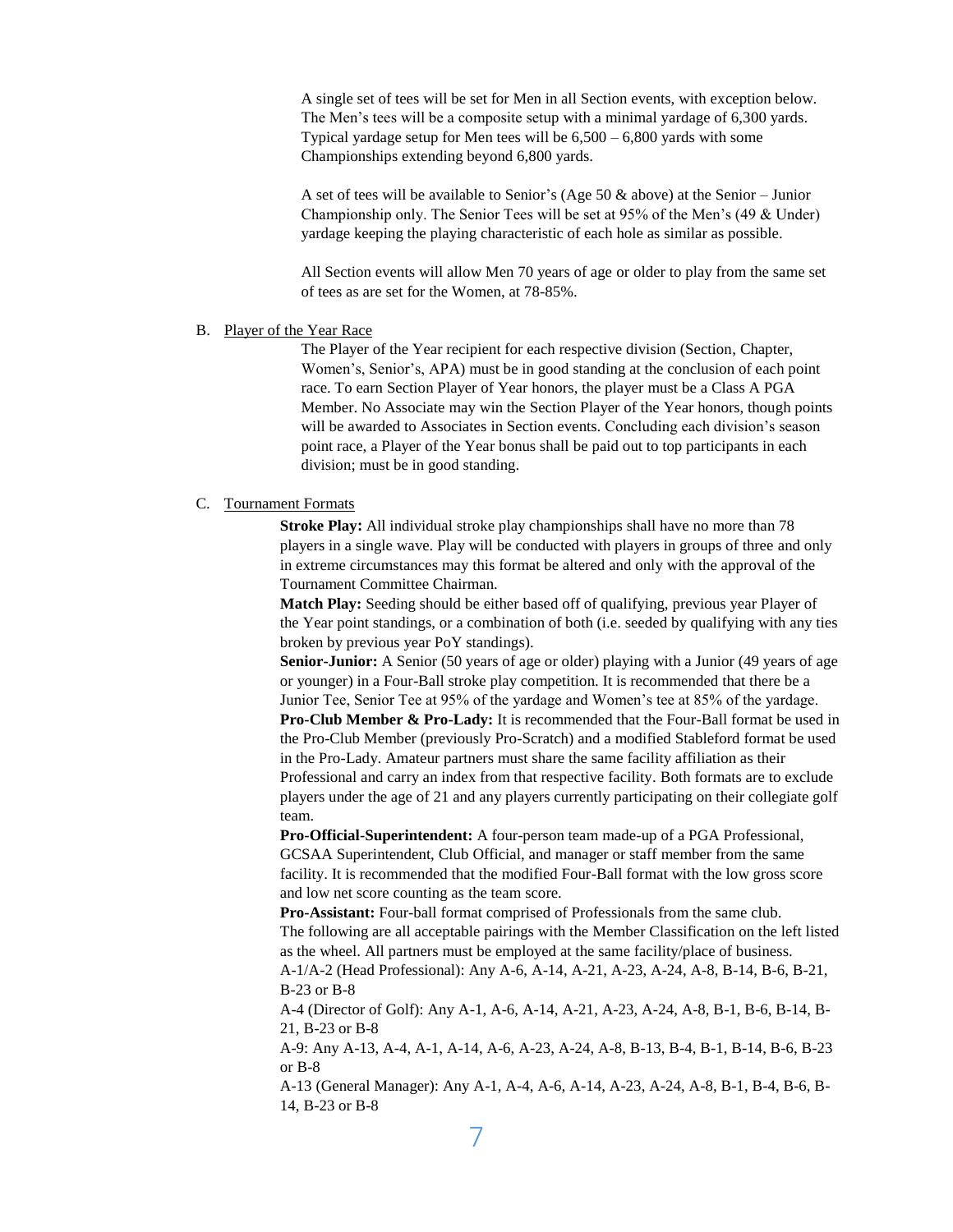A-14 (Director of Instruction): Any A-6 or B-6 A-15 (Golf Retail Management): Any A-6 or B-6 A-19 (Golf Retail Management): Any A-20 or B-20

The highest ranking Manager will be the wheel for any team consisting of more than two players. The following is the ranking chart:

A-9 A-13 A-4 A-1/A-2 A-14 \*\*A-19 may only have A-20 as their partner(s)

## D. SCPGA Team Matches

**Challenge Cup Matches:** All five Chapters are represented in the Annual team event. Teams will be selected from the respective Chapter's Player of the Year point list. The eight (8) person team must have one Senior, one Woman and one Associate and five Class A members. In the Four-Ball format, three of the four scores will be accrued for the team total. In the instance there is a tie, it will go fourth Four-Ball score. **California Cup Matches:** Biennial matches held on the opposite year of the Honors

Matches, typically odd years, verses Northern California PGA. The eight (8) person team is made of the current Section Champion and the top seven (7) players on the Section Player of the Year Point standings. Must be a Class A PGA Member. Matches are held in December and rotate from Northern California and Southern California.

**Honors Matches:** Contested with the SCGA on even years, the 12-person team must have four (4) Seniors aged 50 or older and eight (8) Class A PGA Members. The team is selected from the top 12 players on the Section Player of the Year Point standings.

**SCPGA/NCPGA Senior Cup Matches:** The Top 24 Seniors from the Senior's Player of the Year Points standings are selected to compete annually against the Northern California PGA. The Matches span over two days in Santa Maria. Player dinner is included.

**Southern California Women's Cup:** Biennial match with the amateurs of the SCGA. The top eight women from the Women's Player of the Year standings participate in the 36-hole match; includes 18-hole team and singles matches over two days.

**APA North/South Matches:** The top 12 players from the APA Player of the Year Points race are selected to compete against the Northern California PGA's Associates. The NCPGA and SCPGA alternate hosting the biennial matches that will be on odd years.

#### E. Division Eligibilities

There are three sub-divisions under the Section umbrella: Senior, Women, and Associate (APA). The following rules apply to that respective division.

**Senior:** Available to Class A PGA Members and Associates aged 50 years or older. The Super Senior age within this division only is 70 years of age. Participants who are 70 years of age or older have the option, each season, to move down a division and compete against the younger (50-69) age group for individual tournament prize and Player of the Year honors. A player who does this is locked into the younger division for the entire season. The Senior Committee oversees this division and has discretionary authority to change individual tournament formats.

**APA:** Open to Associates only. No A-8's are permitted to participate. Exemption: An Aa may participate in APA if that individual is classified as an Associate during the first event of the APA season.